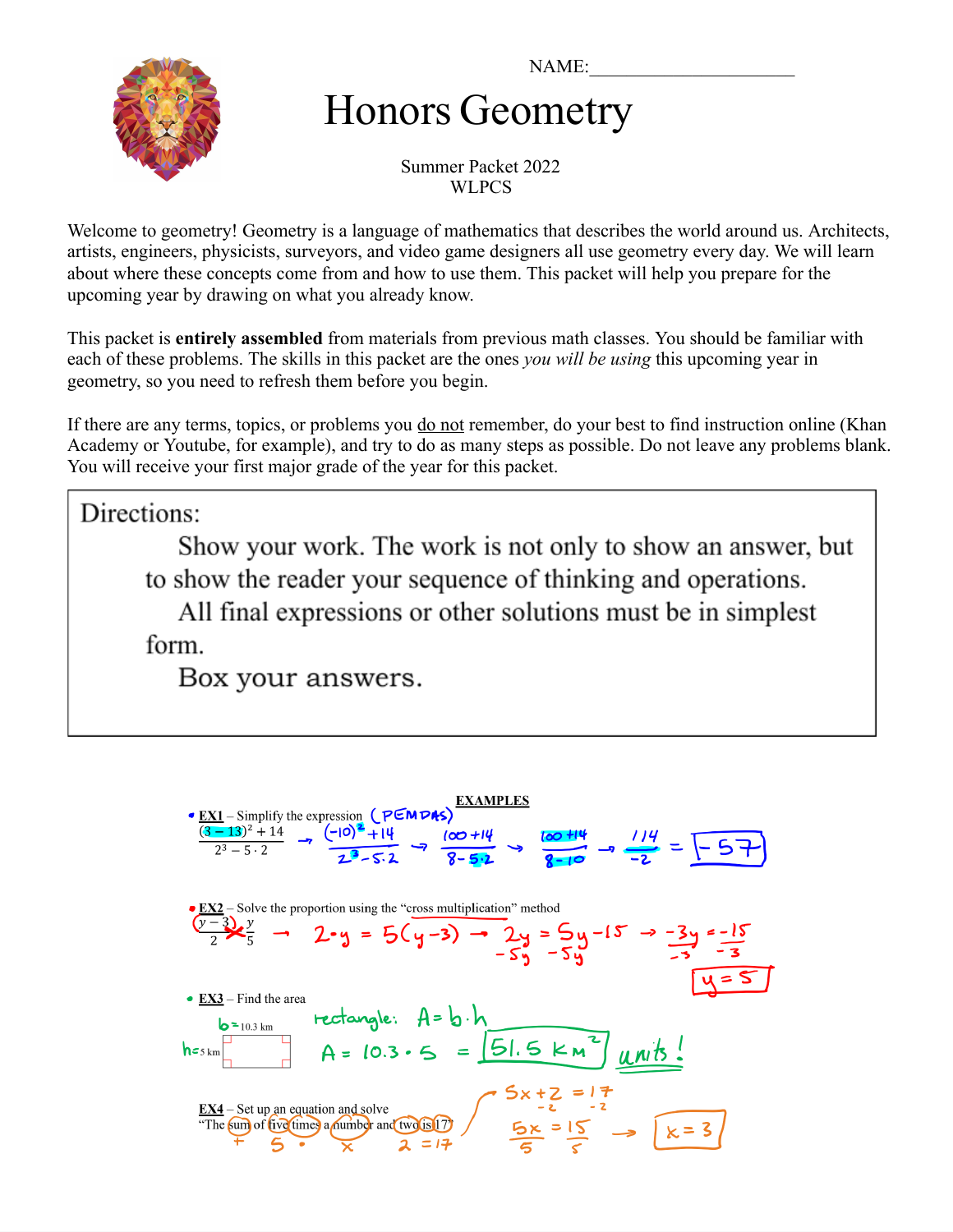#### **Properties of Algebra**

Review the Properties of Algebra and the provided examples. Then, answer the following questions

| <b>Commutative Property</b> $(+, \times)$<br>Order of values does not matter.<br>$a + b = b + a$<br>$2+3=3+2$<br>$5 = 5$<br>$x \cdot y = y \cdot x$<br>$5.4 = 4.5$<br>$20 = 20$                                                                                                 | <b>Associative Property</b> $(+, \times)$<br>Grouping of values does not<br>matter.<br>$(a+b)+c=a+(b+c)$<br>$(5+1)+3=5+(1+3)$<br>$6+3=5+4$<br>$9 = 9$<br>$(a \cdot b) \cdot c = a \cdot (b \cdot c)$<br>$(2.4) \cdot 7 = 2 \cdot (4.7)$<br>$8.7 = 2.28$<br>$56 = 56$ | <b>Identity Property</b> $(+, \times)$<br>Values stay the same after<br>operation.<br>$Additive$ Identity $(0)$<br>$a + 0 = a$<br><i>Multiplicative Identity</i> (1)<br>$a \cdot 1 = a$                                                                                                             |
|---------------------------------------------------------------------------------------------------------------------------------------------------------------------------------------------------------------------------------------------------------------------------------|----------------------------------------------------------------------------------------------------------------------------------------------------------------------------------------------------------------------------------------------------------------------|-----------------------------------------------------------------------------------------------------------------------------------------------------------------------------------------------------------------------------------------------------------------------------------------------------|
| <b>Inverse Property</b> $(+, \times)$<br>Use the opposite (inverse) to<br>eliminate a value (identity).<br><b>Additive Inverse</b><br>(negetive)<br>$a + (-a) = 0$<br>$a - a = 0$<br>Multiplicative Inverse<br>(reciprocal)<br>$a \cdot (\frac{1}{a}) = 1$<br>$\frac{a}{a} = 1$ | <b>Property of Zero</b><br>Multiplying by zero (0) always<br>equals zero $(0)$ .<br>$a\cdot 0=0$<br>$17.0 = 0$<br>$\frac{1}{a} \cdot 0 = 0$<br>$\frac{1}{4} \cdot 0 = 0$                                                                                             | <b>Distributive Property</b><br>Multiply a value to each value of<br>an expression inside parentheses<br>$()$ .<br>$a(b+c) = ab + ac$<br>$2(x+7) = 2x + 14$<br>$-5(y-z) = -5y + 5z$<br>** Notice that $-5 \cdot -z = 5z$ ,<br>because a negative times a<br>negative is positive<br>$(- \cdot = +)$ |
| <b>Reflexive Property</b><br>A value is always equal to itself.<br>$a = a$<br>$16 = 16$<br>$5x = 5x$<br>$4y^2 = 4y^2$                                                                                                                                                           | <b>Symmetric Property</b><br>The order of an equation does not<br>matter.<br>If $a = b$ , then $b = a$<br>If $3 = x$ , then $x = 3$<br>If $5x = 30$ , then $30 = 5x$                                                                                                 | <b>Transitive Property</b><br>If two objects equal the same<br>value, the objects are equal.<br>If $a = b$ and $b = c$ , then $a = c$<br>If $4 + 3 = 7$ and $7 = \sqrt{49}$ , then<br>$4 + 3 = \sqrt{49}$<br>If $x + 5 = y$ and $y = 15$ , then<br>$x + 5 = 15$                                     |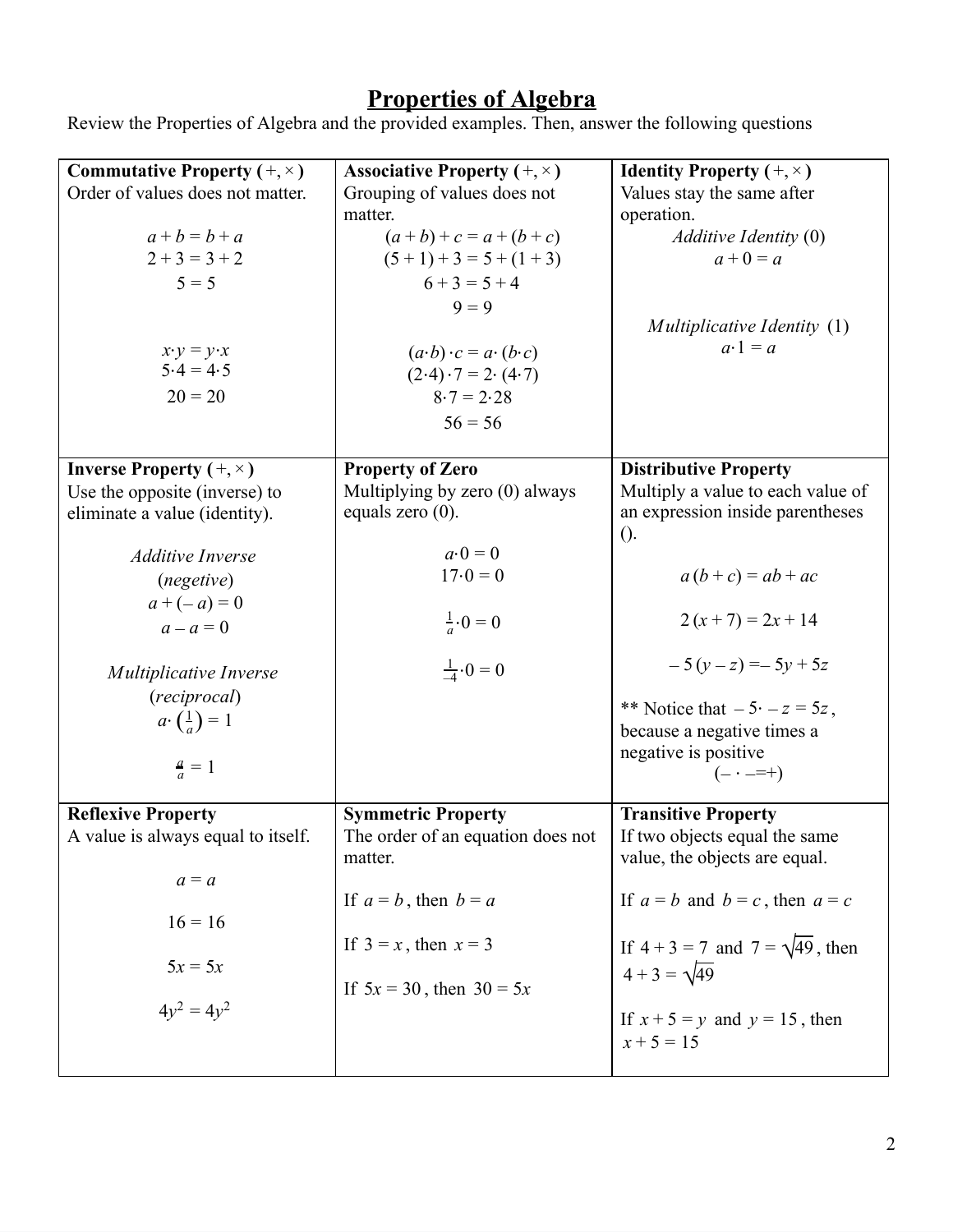Match the property from the bank to the corresponding example.

1) 
$$
\underline{\hspace{1cm}} \cdot 16 = 16
$$
  
\n2)  $\underline{\hspace{1cm}} \cdot 7 + (a + b) = (7 + a) + b$   
\n3)  $\underline{\hspace{1cm}} \cdot (4y + 1) \cdot 0 = 0$   
\n4)  $\underline{\hspace{1cm}} \cdot 165 \cdot 2 = 10$  and  $10 = \sqrt{100}$ , then  $5 \cdot 2 = \sqrt{100}$   
\n5)  $\underline{\hspace{1cm}} \cdot 2(x - y) = -2x + 2y$   
\n6)  $\underline{\hspace{1cm}} \cdot 3 \cdot \frac{1}{3} = 1$   
\n7)  $\underline{\hspace{1cm}} \cdot 168x = 24$ , then  $24 = 8x$   
\n8)  $\underline{\hspace{1cm}} \cdot (2 + 1) + 9 = (1 + 2) + 9$   
\n9)  $\underline{\hspace{1cm}} \cdot 6m \cdot 1 = 6m$ 

**Expressions (Order of Operations)** 

Evaluate each expression using order of operations (PEMDAS).

10) 
$$
24 - 4^2 \cdot 3 + 15
$$

$$
11) \ \frac{(7-2^2)+17}{-14+2\cdot 5}
$$

**Commutative Property** Associative Property Distributive Property **Identity Property** Inverse Property Property of Zero Reflexive Property Symmetric Property **Transitive Property**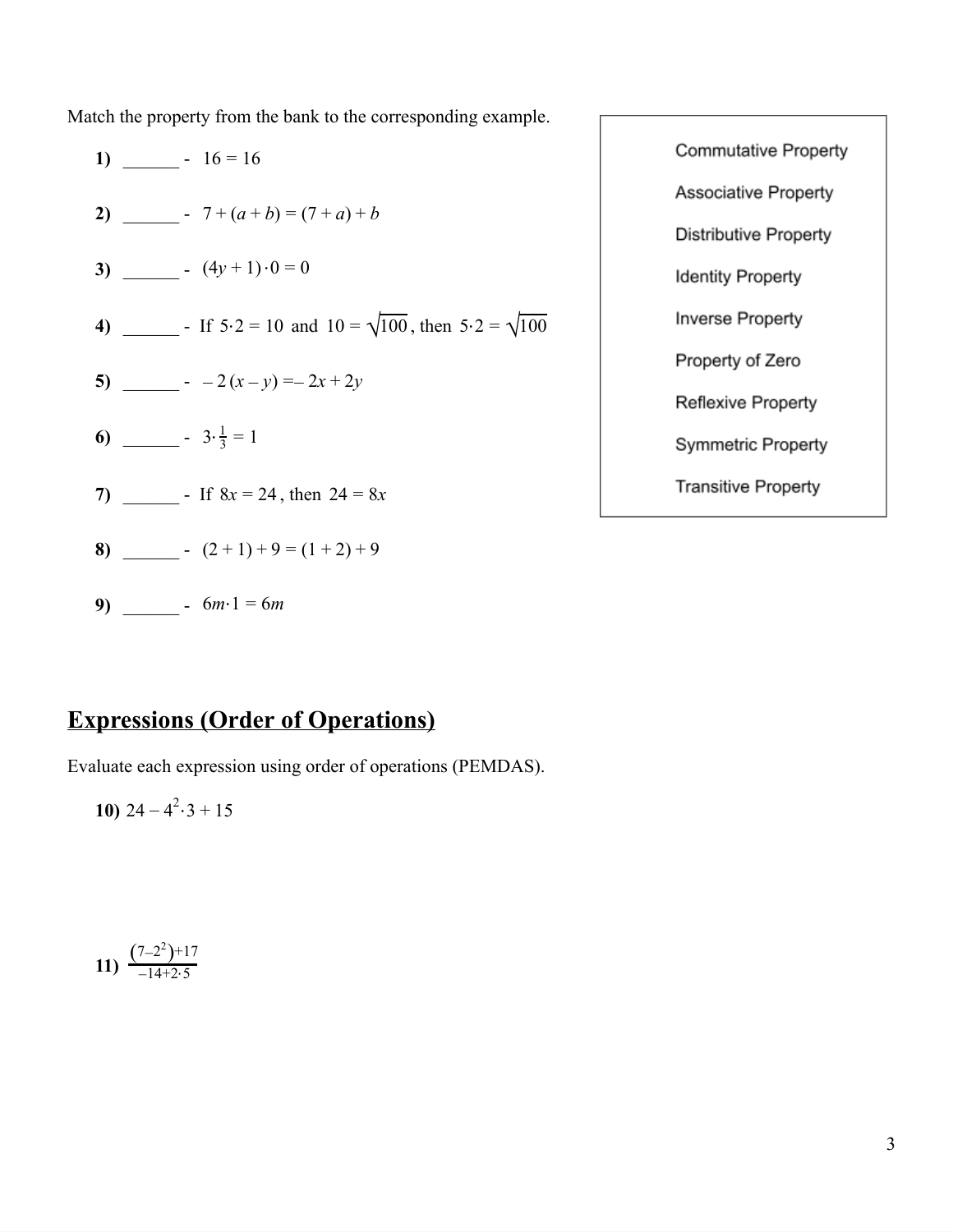12) 
$$
(4-7)^2 - 6 \cdot 7 + 20
$$

$$
13) \ \ 1+(-2-5)^2+(14-17)(4)
$$

# **Simplify Expressions (Like Terms)**

Simplify each expression by combining like terms.

**14)**  $7m - 5m - 6$ 

15) 
$$
8k^2 - k - 5k + 7 - 2k^2
$$

**16)** Write the perimeter of the figure as a simplified expression



**17)** Write the perimeter of the figure as a simplified expression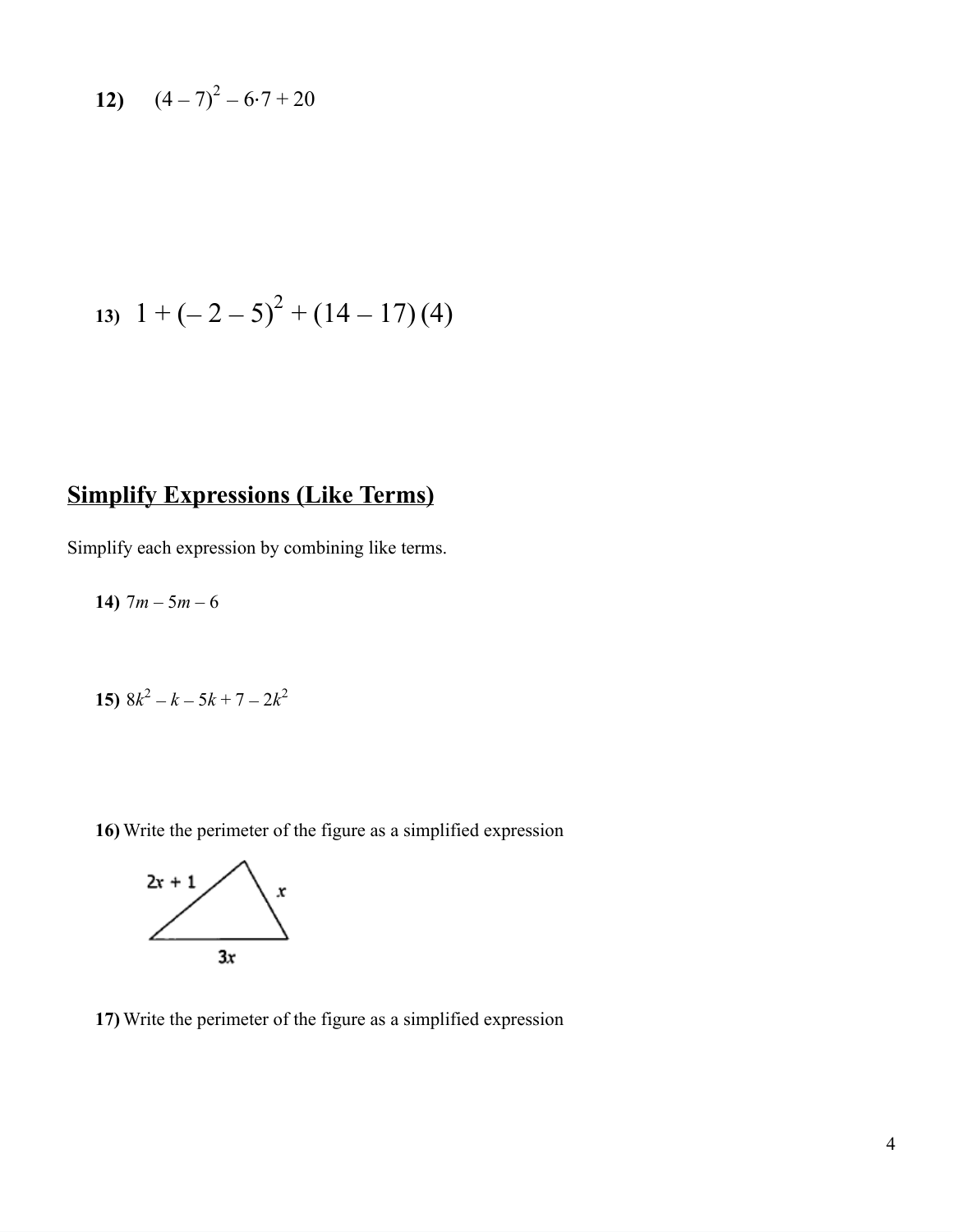## **Distributive Property**

An expression is in simplest form (simplified) when there are no parentheses and no like terms. Use the distributive property to simplify each expression.

**18)**  $2(b-3)$ 

**19)**  $x(2y - 5z + 1)$ 

**20)** 9 (2*k* − 4) − 2(7*k* − 12)

$$
21) - 3(-9y - 4) - 2(y - 2)
$$

#### **Evaluating Expressions (Substitute and Solve)**

Evaluate each expression by substituting the values of variables.

22) 
$$
3x^2 - 4x
$$
, if  $x = -2$ 

**23)** 
$$
\frac{a^2+b^2}{a-b}
$$
, if  $a = 3$  and  $b = 4$ 

**24)** 
$$
4p^2 + 7q^3
$$
, if  $p = -3$  and  $q = -2$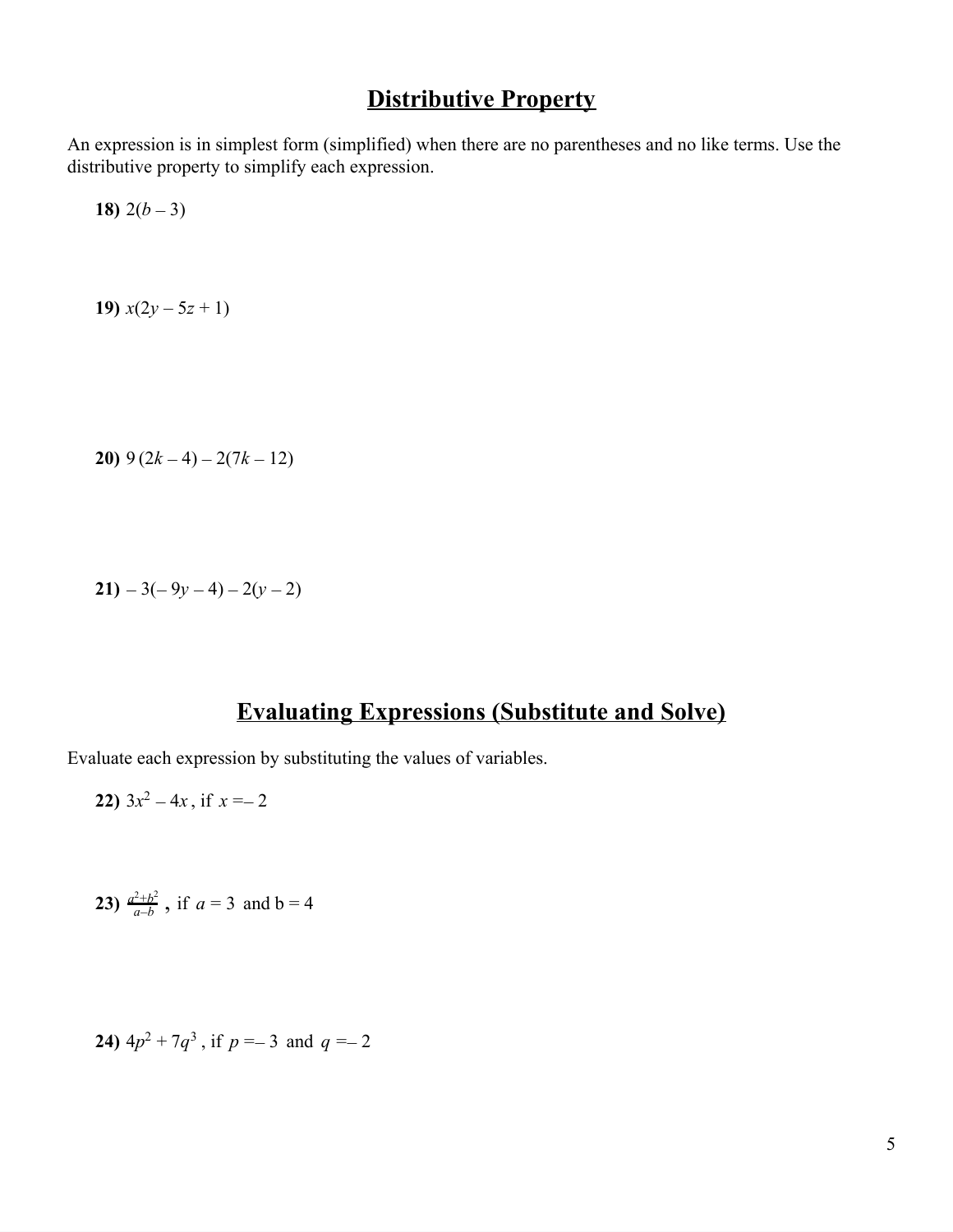**25)** 
$$
\frac{5c^2-d^2+3}{2c-4d}
$$
, if  $c = -1$  and  $d = -4$ 

## **Solving Equations (1 and 2 step)**

Solve for the variable in each equation.

**26)**  $m + 12 = 10$ 

**27)**  $-7y = -91$ 

**28**)  $\frac{2}{3}x = 10$ 

**29)**  $4 = \frac{w+8}{9}$ 

## **Multistep Equations**

Solve each equation.

**30)**  $9x + 1 - 7x - 5 = -20$ 

$$
31) \ 4m - 5 \ (3m + 10) = 126
$$

**32**)  $-25 = \frac{1}{2}(10x-2) + 3x$  $\frac{1}{2}(10x-2)+3x$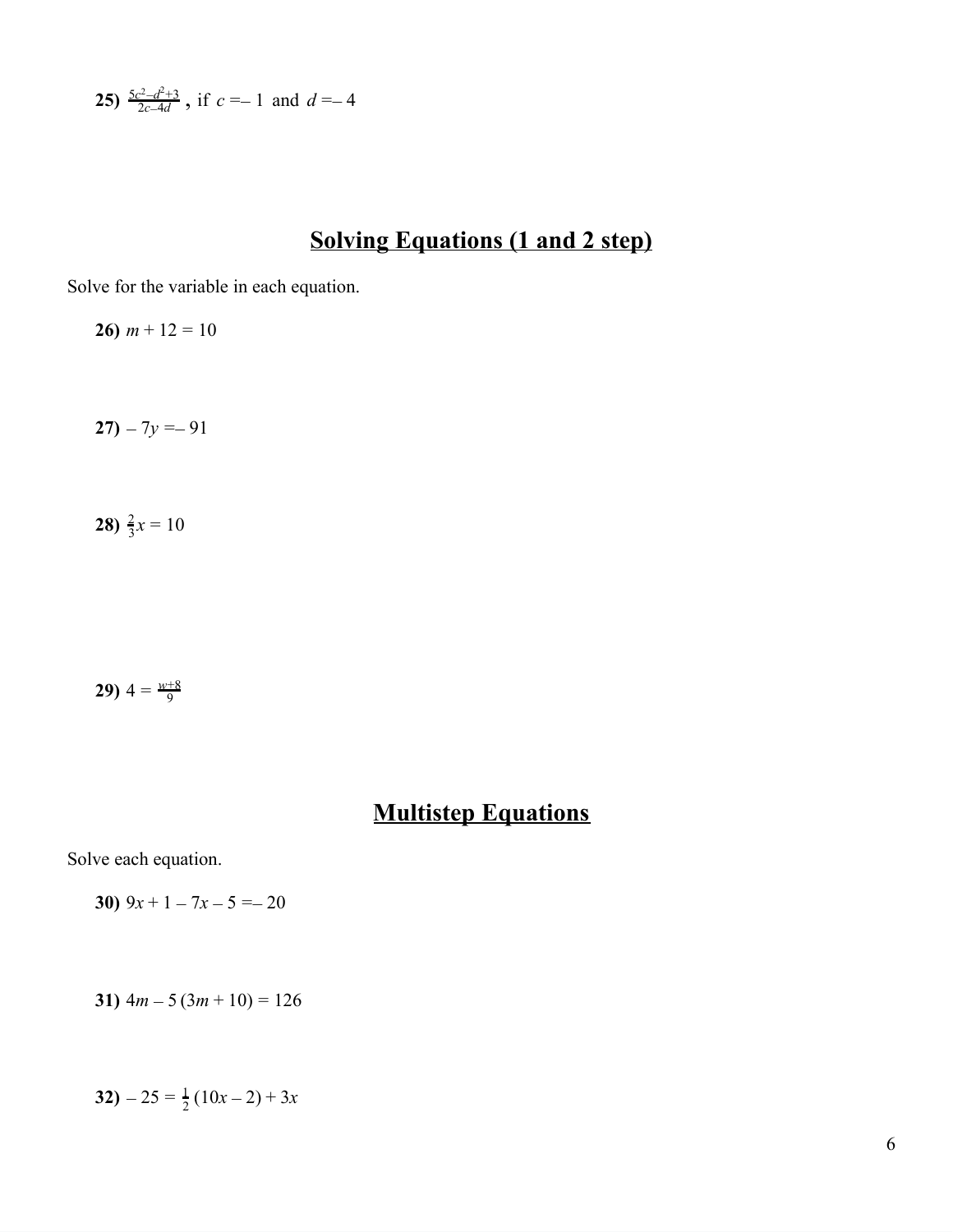## **Fractions and Proportions**

Simplify each fraction by eliminating common factors in the numerator and denominator.

**33**)  $\frac{8}{24}$ 

**34**)  $\frac{91}{27}$ 

**35)**  $\frac{15st}{36t}$ 

Solve each proportion using the "cross-multiplication" method. Remember to distribute when necessary!

**36**)  $\frac{4}{n+9} = \frac{2}{7}$ 

**37)**  $\frac{a}{2} = \frac{a-4}{6}$ 

#### **Justify**

The steps required to solve an equation are justified by the properties of equality. They ensure that the equation stays balanced in order to solve for a missing variable.

| <b>Addition Property of Equality</b><br>Add the same value to both sides of an equation            | <b>Subtraction Property of Equality</b><br>Subtract the same value from both sides of an<br>equation |
|----------------------------------------------------------------------------------------------------|------------------------------------------------------------------------------------------------------|
| <b>Multiplication Property of Equality</b><br>Multiply the same value to both sides of an equation | <b>Division Property of Equality</b><br>Divide both sides of an equation by the same value           |
|                                                                                                    |                                                                                                      |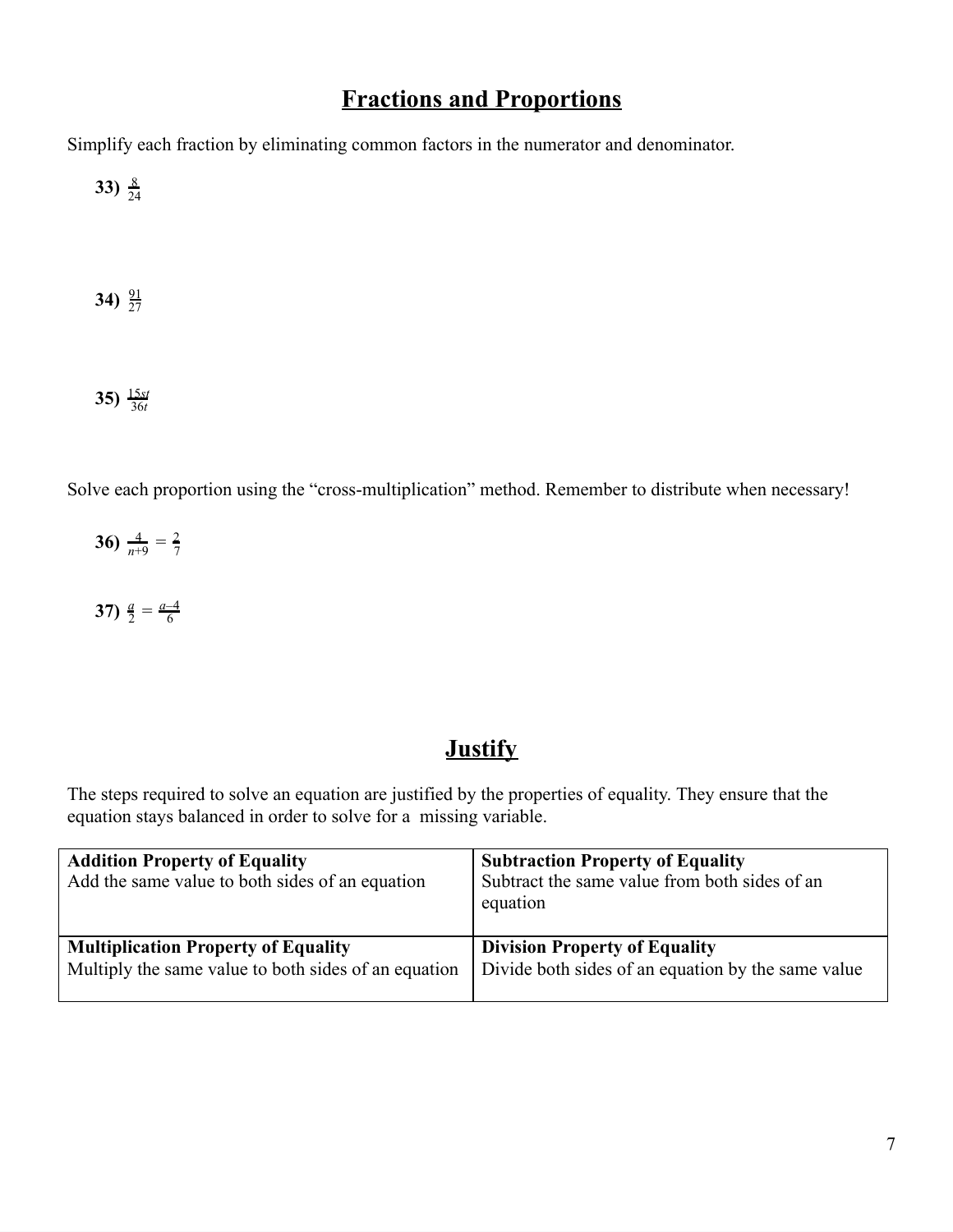Sometimes you will need to use the **Distributive Property** before you can use the properties of equality.

| <b>Equation Steps</b> | <b>Properties/Reasons</b> |
|-----------------------|---------------------------|
| 1) $2(x-9) = -10$     | Given<br>1)               |
| 2) $2x-18=-10$        | 2)                        |
| 3) $2x = 8$           | 3)                        |
| 4) $x = 4$            |                           |

**38)** Identify which property justifies each step used to solve the equation below.

**59)** Identify which property justifies each step used to solve the equation below.

| <b>Equation Steps</b>      | <b>Properties/Reasons</b> |
|----------------------------|---------------------------|
| 1) $\frac{m}{3} + 10 = -1$ | 1) Given                  |
| 2) $\frac{m}{3} = -11$     |                           |
| 3) $m = 33$                |                           |

#### **General Equations**

Solve each general equation for the given variable. In other words, isolate the given variable.

60)  $A = lw$ , solve for *w* 

61)  $V = \frac{1}{3}Bh$ , solve for B

**62)**  $P = 2L + 2W$ , solve for W

**63)**  $y = mx + b$ , solve for *x*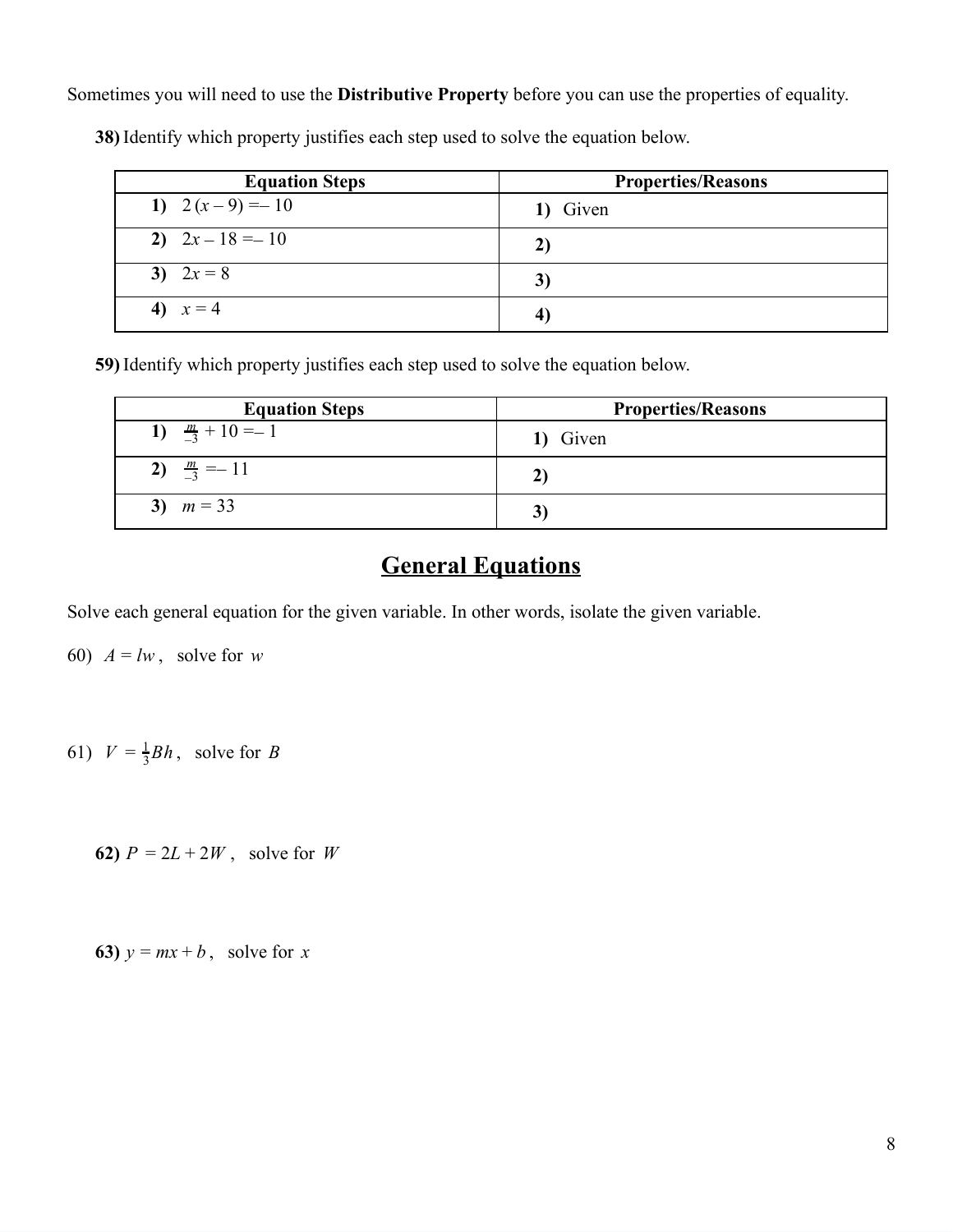#### **Coordinates and Slope**

Write the coordinates for each point on the graph. Remember, a point on the graph has an *x* -coordinate and *y* -coordinate, written as an ordered pair in the form  $(x, y)$ 

**68)** G \_\_\_\_\_\_\_\_

.

- **69)** H \_\_\_\_\_\_\_\_
- **70)** I \_\_\_\_\_\_\_\_
- **71)**J \_\_\_\_\_\_\_\_
- **72)** K \_\_\_\_\_\_\_\_

Calculate the slope between each pair of points.

$$
slope = \frac{rise}{run} = \frac{y_2 - y_1}{x_2 - x_1}
$$

**73)** Slope of line with points H and J (from graph above)

**74)** Slope of line with points G and K (from graph above)

**75)** Slope of line with points (3, 3) and (5, 3).

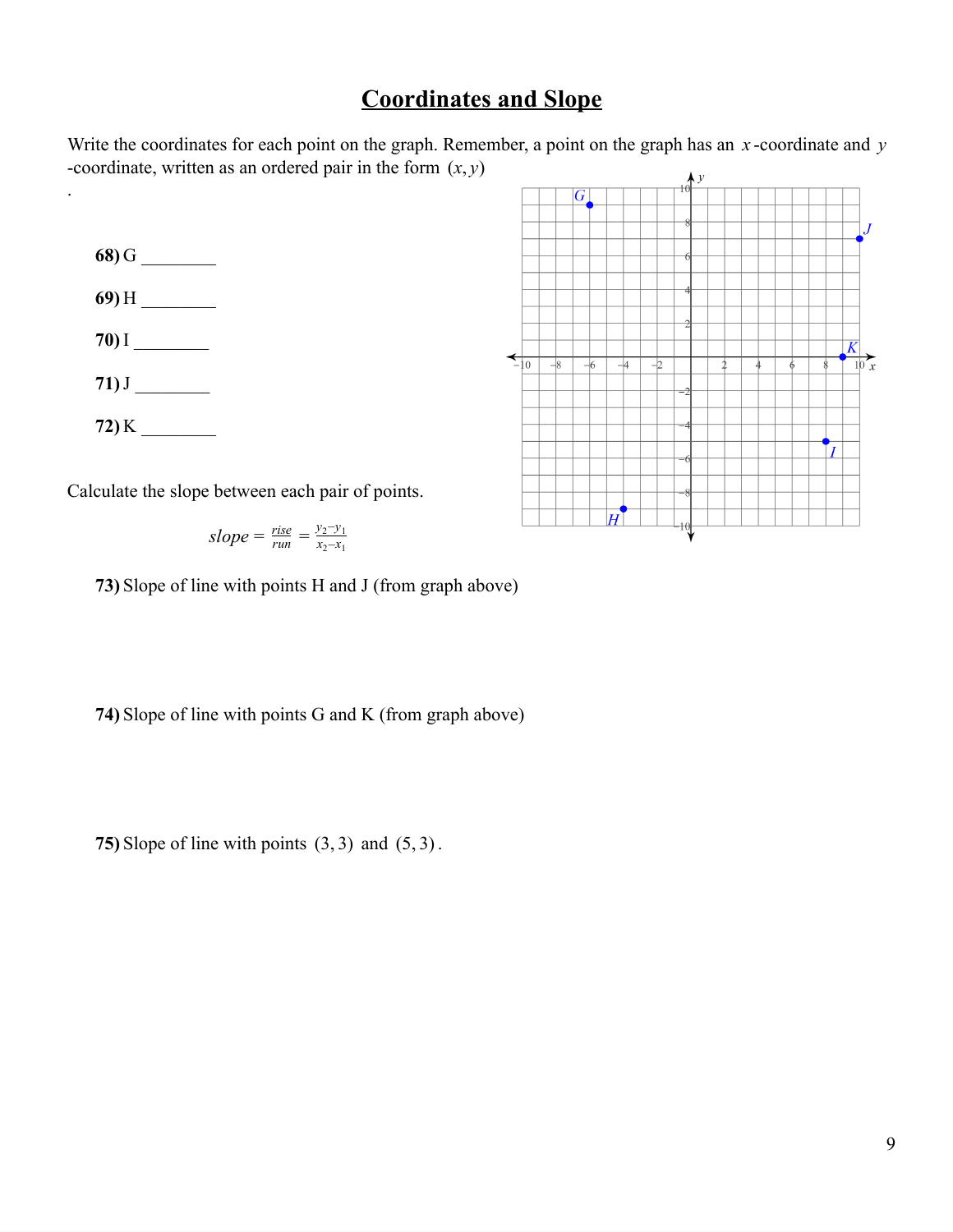# **Polygons, Area, and Volume**

Use the formulas below to solve each problem

#### **Pythagorean Theorem**



**76)** Find the missing side length



#### **Area**



**77)** Find the area. Round your answer to the nearest tenth.

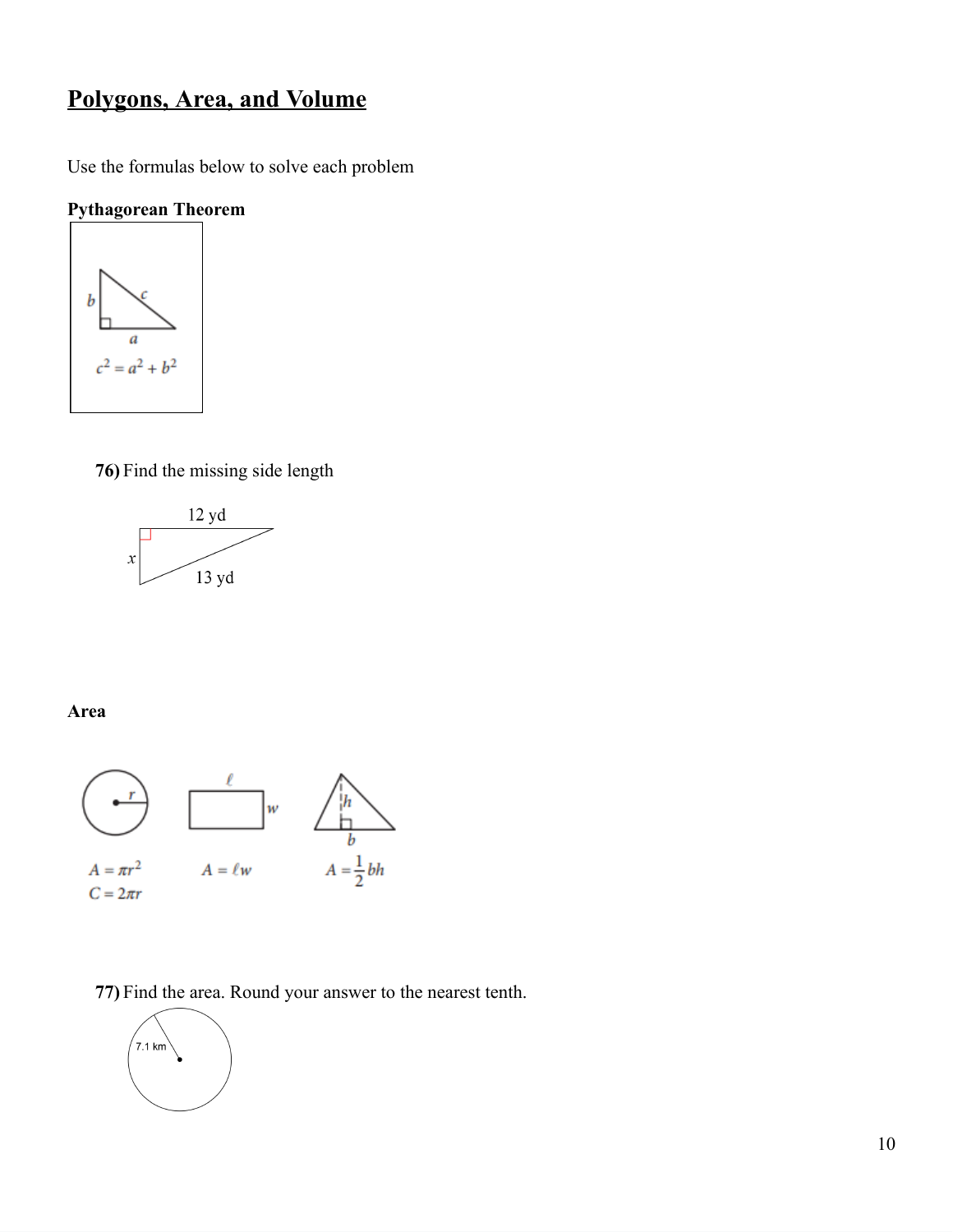#### **78)** Find the area



**79)** Find the area of the composite shape (shown right)



#### **Volume**



#### **80)** Find the volume.

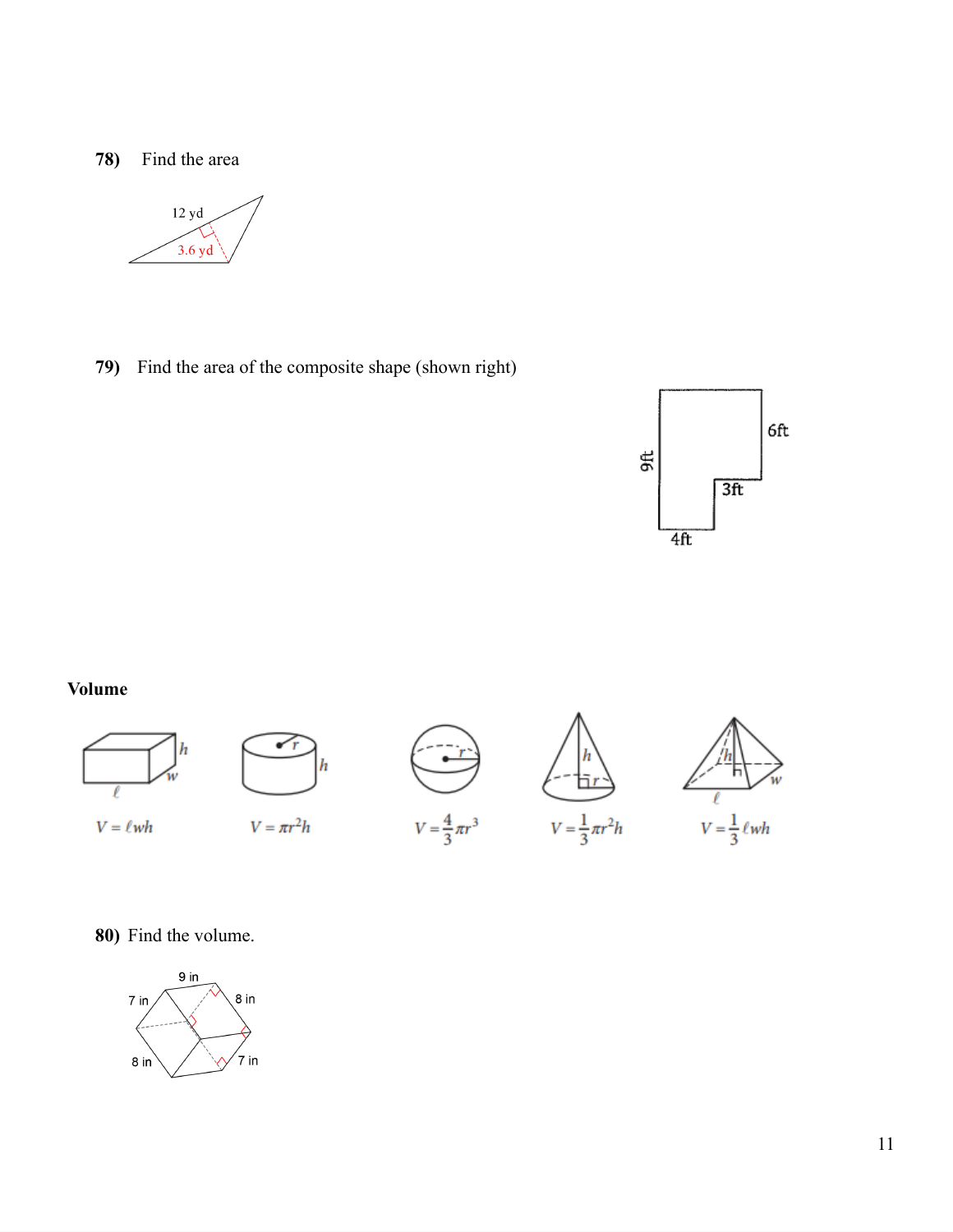**81)** Calculate the volume. First find the area of the base then multiply by the height.



**82)** Pluto has a diameter of 1,477 miles. What is the volume of Pluto? (assume it is a perfect sphere)

## **Angles and Measurement**

| <b>Angle Classifications</b>                                                                                                      | Examples |
|-----------------------------------------------------------------------------------------------------------------------------------|----------|
| Acute angle - Angle with a measure of less than 90°                                                                               |          |
| <b>Right</b> angle - Angle with a measure of 90°.<br>Two lines that intersect to form a right angle are said to be perpendicular. |          |
| <b>Obtuse</b> angle - Angle with a measure of more than 90° but less than<br>$180^\circ$                                          |          |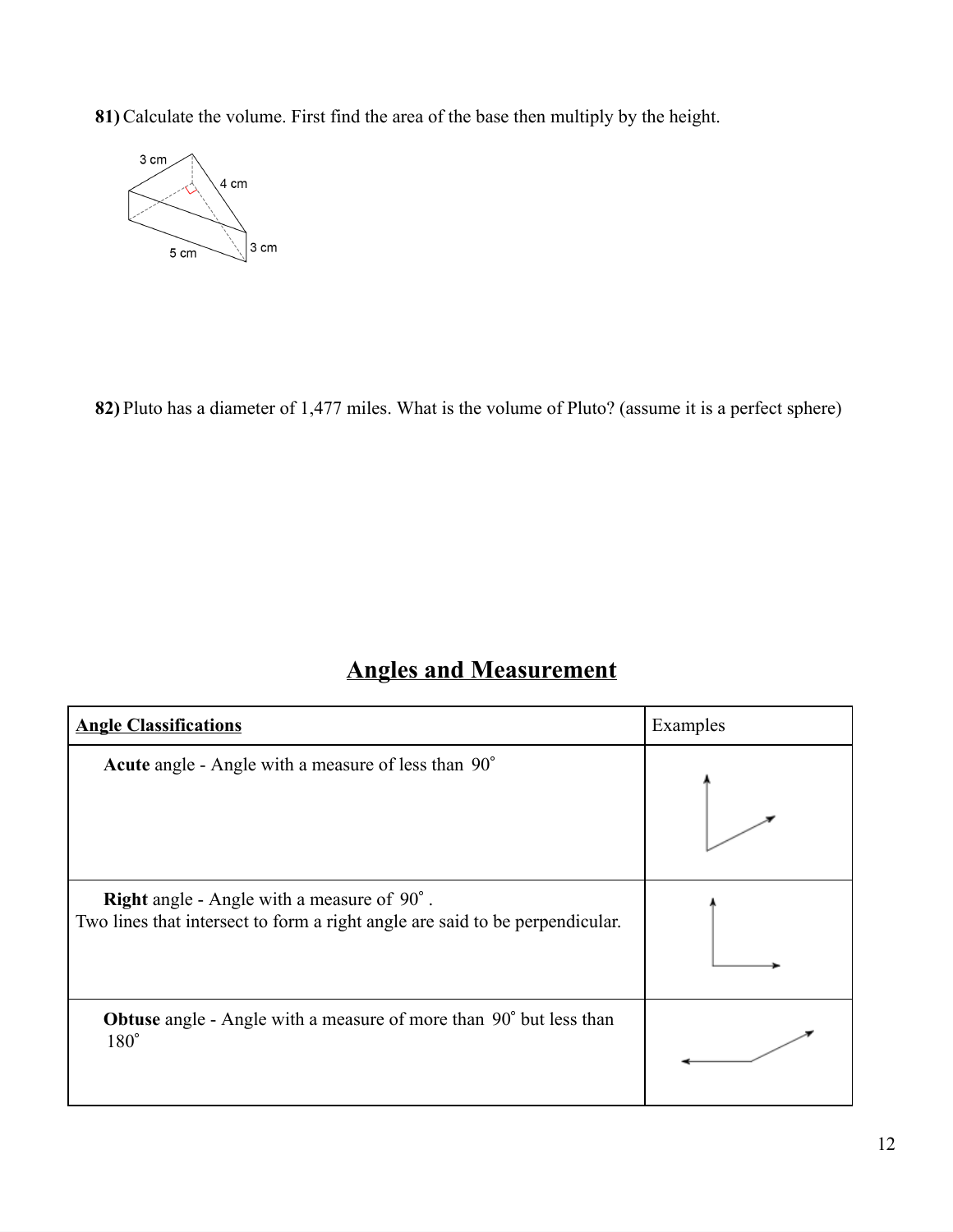# **Straight** angle - Angle with a measure of 180° (straight line)

Find the measure of each angle, then classify the angle as acute, right, obtuse, or straight.

- 83)<sup>*n*</sup> the measure and classify <sub>мн</sub>инции и пиригр<sub>ана</sub> This angle measures <u>unatau aluun tuna luuntana luunatan aluuntan</u> anadana
- **84)** Find the measure and classify



The sum of the angles in a triangle is equal to 180°. Use this information to solve the following problems.

**85)** Solve for *x* .



The sum of the angles in a quadrilateral is equal to 360°. Use this information to solve the following problem.

**86)** Solve for x.